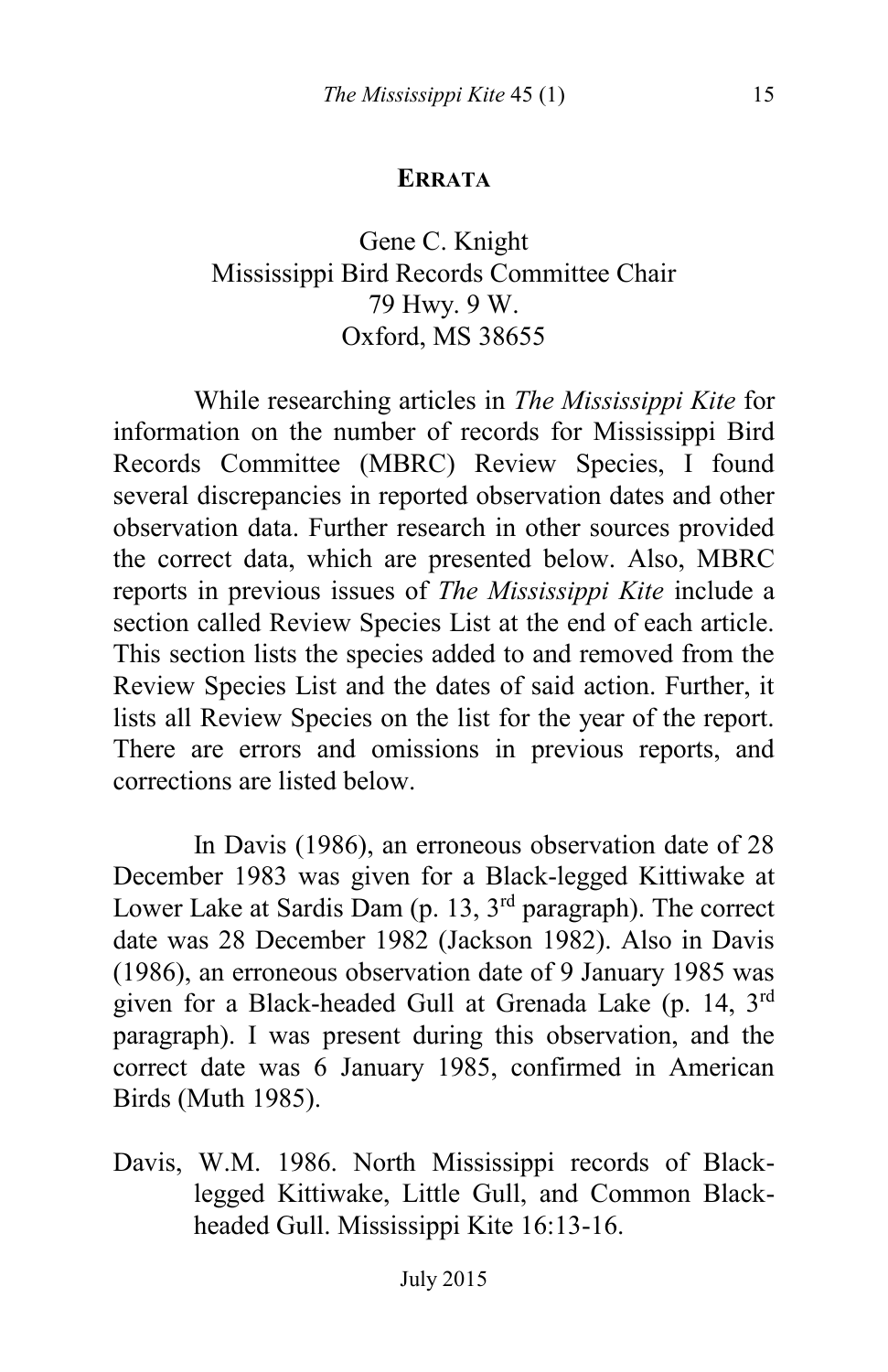- Jackson, J.A. 1982. Birds around the state: January December 1982. Mississippi Kite 12:14-31.
- Muth, D.P. 1985. The winter season central southern region. American Birds 39:175-179.

Covington et al. (1985) reported the observation date for a Great Black-backed Gull at Biloxi as 15 March 1984 (p. 9,  $1<sup>st</sup>$  paragraph). In the next sentence, they mention the correct year as 1983, which is confirmed in Toups and Jackson (1987). They mention an observation of two immature Great Black-backed Gulls at Biloxi on 8 May 1984 (p. 10, last paragraph). This observation was actually of just one bird in 2nd winter plumage, as shown in the record card submitted by Judith Toups and reported in Birds Around the State that year (Hodges and Jackson 1984). Covington et al. (1985) also reported the observation date for another Great Black-backed Gull at Bellefontaine Beach as 17 December 1984 (p. 10, last paragraph). The correct date for this observation, confirmed in American Birds, was 17 December 1983 (National Audubon Society 1984).

- Covington, M., J. McGee, and J. Toups. 1985. Great Blackbacked Gull: First Mississippi records. Mississippi Kite 15:9-10.
- Hodges, M.F., Jr., and J.A. Jackson. 1984. Birds around the state: December 1983-November 1984. Mississippi Kite 14:12-25.
- National Audubon Society. 1984. The 84<sup>th</sup> Christmas Bird Count. American Birds 38:621-622.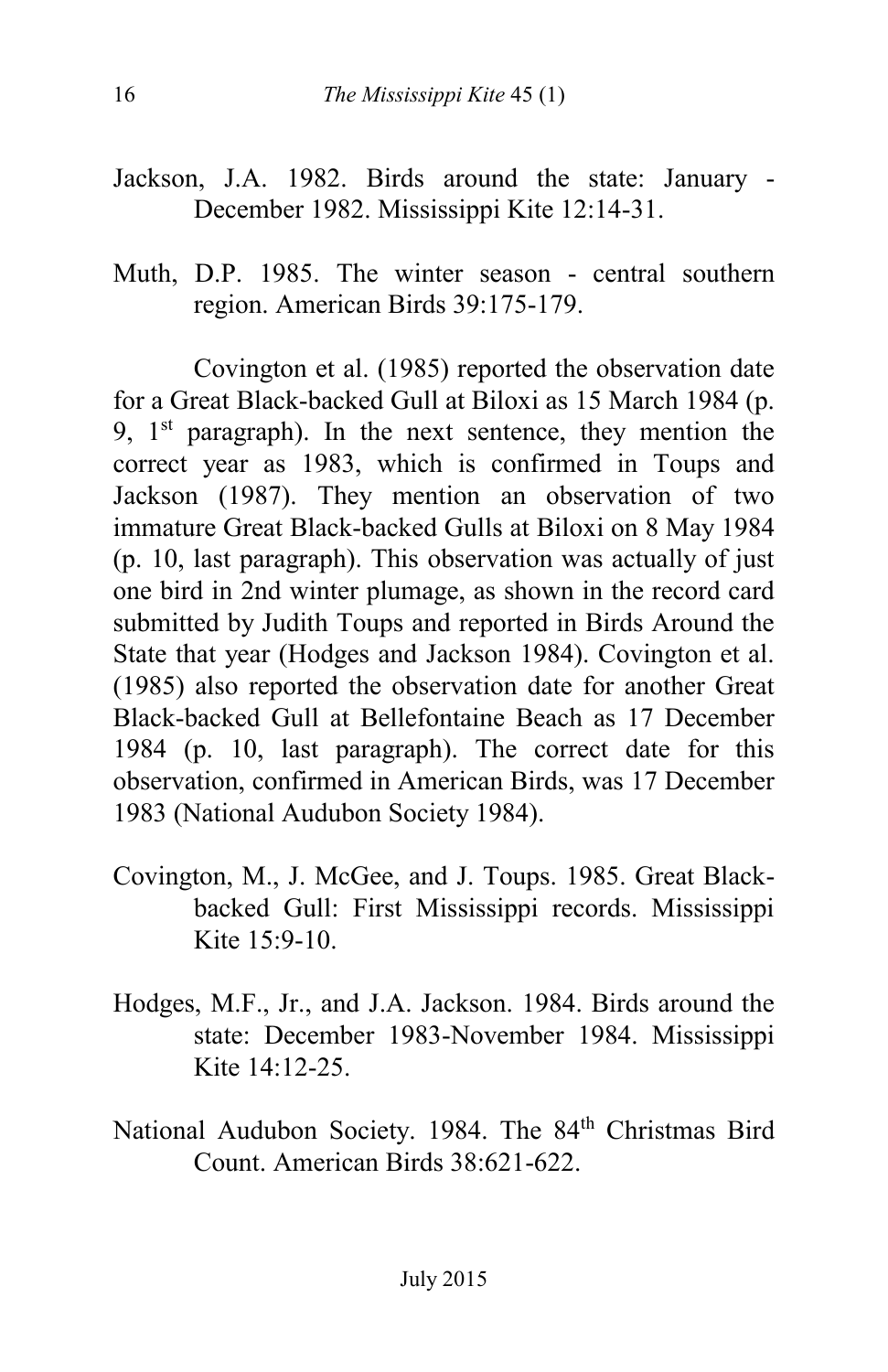Toups, J.A., and J.A. Jackson. 1987. Birds and Birding on the Mississippi Coast. University Press of Mississippi, Jackson, Mississippi.

Jackson and Cooley (1980), citing Gandy and Turcotte (1970), reported an erroneous date for the collection of a Brown Noddy at Gulfport as 20 September 1957 (p. 5, 1<sup>st</sup> paragraph). This was the date reported in Gandy and Turcotte (1970), but the correct date was 20 September 1961 and has been verified from the collection catalog and specimen label at Mississippi Museum of Natural Science.

- Gandy, B.E., and W.H. Turcotte. 1970. Catalog of Mississippi Bird Records, Volume I Loons through Flycatchers. State Wildlife Museum, Jackson, Mississippi.
- Jackson, J.A., and C.D. Cooley. 1980. A Noddy Tern from Horn Island, Mississippi. Mississippi Kite 10:4-5.

Jabiru and Clay-colored Sparrow were added to the Review Species List in 2008. This should be mentioned and the two species added to the list of Review Species in Knight (2009; p. 8, 1st and 2<sup>nd</sup> paragraphs), Knight (2010; p. 11, 1st paragraph), Knight (2011, p. 16, 6<sup>th</sup> paragraph), Knight (2012; p. 14, 1st paragraph), Knight (2013, p. 17, 2nd paragraph and p. 18, 1<sup>st</sup> paragraph), and Knight (2014; p. 10, 4 th paragraph). Hooded Oriole was added to the Review Species List in 2011. This should be mentioned and the species added to the list of Review Species in Knight (2012; p. 14, 1<sup>st</sup> paragraph), and Knight (2013, p. 17, 2<sup>nd</sup> paragraph and p. 18, 1<sup>st</sup> paragraph). Pacific Loon and Sooty Tern were removed from the Review Species List in 2012, while Saltmarsh Sparrow was added. This should be mentioned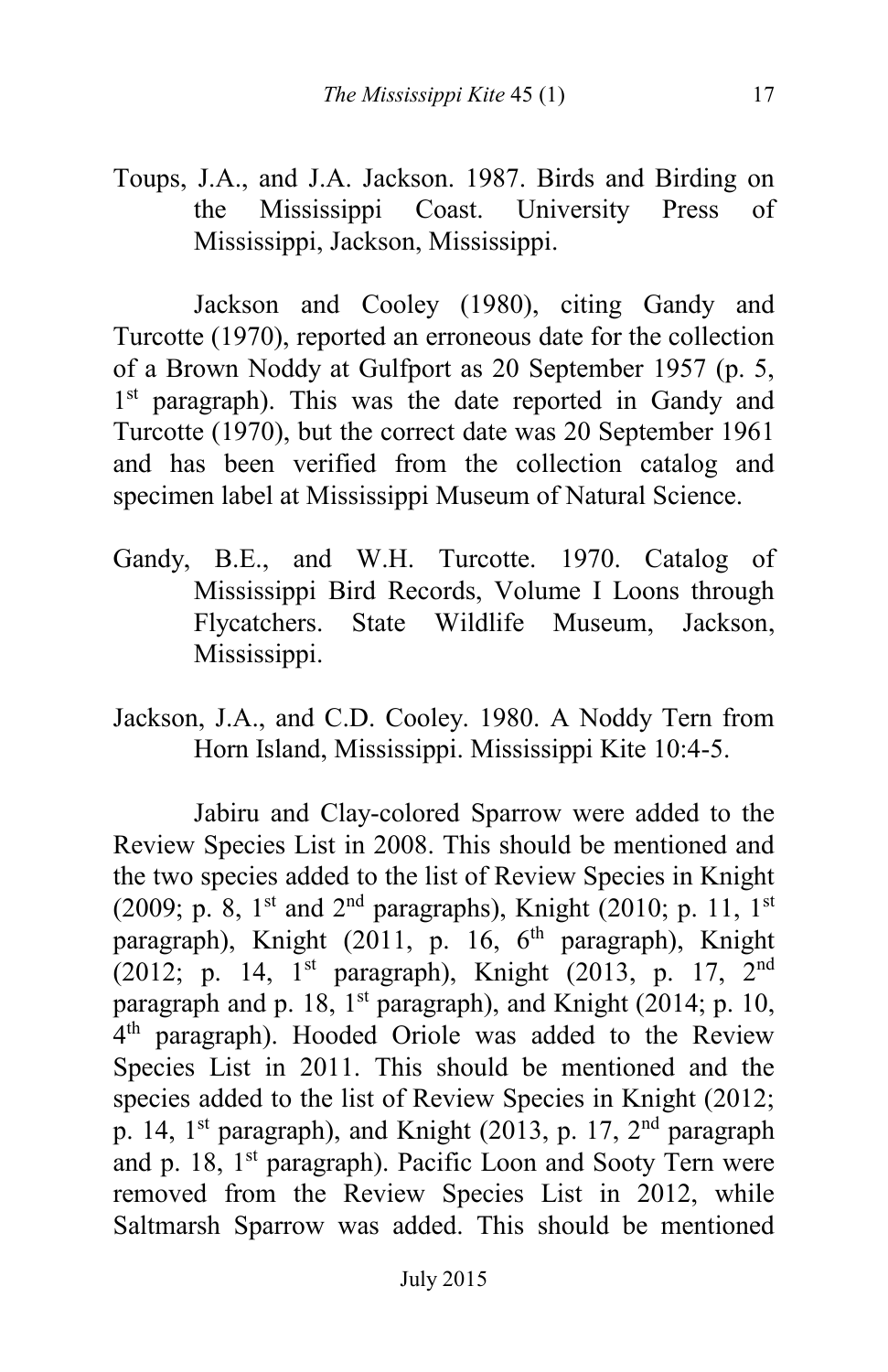and updates made to the list of Review Species in Knight (2013, p. 17,  $2<sup>nd</sup>$  paragraph and p. 18, 1<sup>st</sup> paragraph). The 2013 MBRC report (Knight 2014; p. 10,  $4<sup>th</sup>$  paragraph) states Alder Flycatcher and Willow Flycatcher were removed in 2012, but this should be changed to 2013. Knight (2014; p. 10, 4th paragraph) also states Brown Booby, Razorbill and Saltmarsh Sparrow were added to the Review Species List in 2013, but this should be deleted as Brown Booby and Razorbill were added in 2014 and Saltmarsh Sparrow was added in 2012. Therefore, Brown Booby and Razorbill should be removed from the list of Review Species in Knight (2014, p. 11,  $1<sup>st</sup>$  paragraph). Iceland Gull was added to the Review Species List in 2013, and should be mentioned in Knight (2014, p. 10,  $4<sup>th</sup>$  paragraph).

- Knight, G.C. 2009. 2008 Mississippi Bird Records Committee Report. Mississippi Kite 39:2-8.
- Knight, G.C. 2010. Mississippi Bird Records Committee Annual Report-2009. Mississippi Kite 40:2-12.
- Knight, G.C. 2011. Mississippi Bird Records Committee Annual Report-2010. Mississippi Kite 41:2-18.
- Knight, G.C. 2012. Mississippi Bird Records Committee Annual Report-2011. Mississippi Kite 42:2-15.
- Knight, G.C. 2013. Mississippi Bird Records Committee Annual Report-2012. Mississippi Kite 43:2-19.
- Knight, G.C. 2014. Mississippi Bird Records Committee Annual Report-2013. Mississippi Kite 44:2-12.